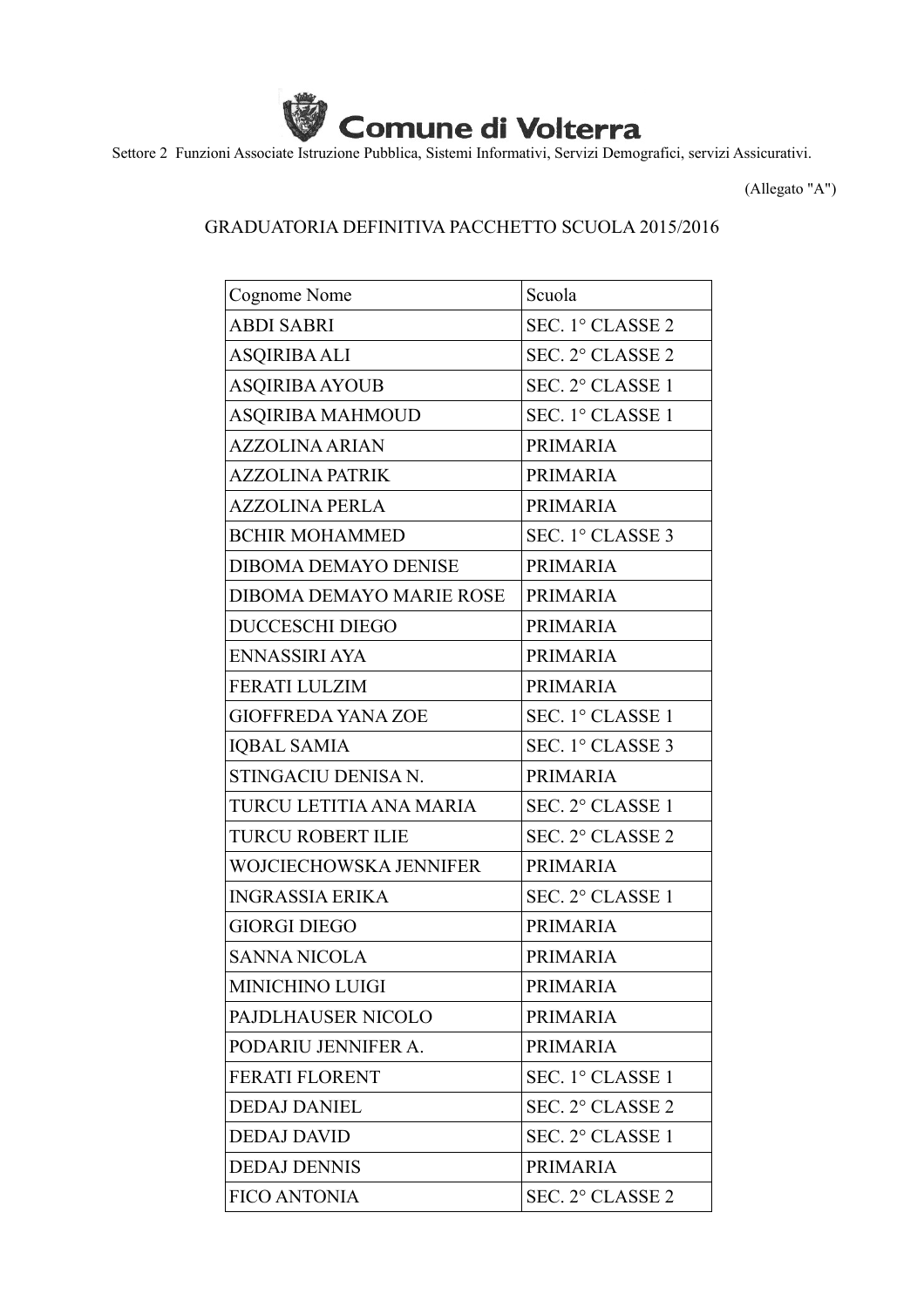| <b>FICO TOMMASO</b>      | SEC. 2° CLASSE 1 |
|--------------------------|------------------|
| <b>GALGANI GRETA</b>     | <b>PRIMARIA</b>  |
| PAROLISI IVAN M.         | <b>PRIMARIA</b>  |
| <b>BOULJAMAA SOFIA</b>   | SEC. 1° CLASSE 2 |
| <b>LALA ARMAND</b>       | SEC. 2° CLASSE 4 |
| <b>LALA LEONORA</b>      | SEC. 2° CLASSE 1 |
| <b>FIDANZI NICHOLAS</b>  | SEC. 2° CLASSE 4 |
| <b>SULEJMANI IZIME</b>   | SEC. 1° CLASSE 2 |
| <b>GHAYOUR AYA</b>       | <b>PRIMARIA</b>  |
| <b>GHAYOUR RIM</b>       | SEC. 2° CLASSE 1 |
| PACIARONI ALESSANDRO     | <b>PRIMARIA</b>  |
| PACIARONI GIORGIA        | SEC. 1° CLASSE 3 |
| PACIARONI MONICA         | <b>PRIMARIA</b>  |
| PACIARONI RICCARDO       | SEC. 2° CLASSE 1 |
| <b>SULJEJMANI DRITON</b> | SEC. 1° CLASSE 3 |
| <b>SULJEJMANI FLORIM</b> | <b>PRIMARIA</b>  |
| <b>REDZEPLAR EROL</b>    | SEC. 1° CLASSE 2 |
| REDZEPLAR ILMA           | <b>PRIMARIA</b>  |
| <b>DONATI GIUSEPPE</b>   | SEC. 2° CLASSE 3 |
| DELL'AIUTO MARGHERITA    | SEC. 2° CLASSE 1 |
| <b>ZOPFI LAURA</b>       | SEC. 1° CLASSE 1 |
| <b>HYZMO ALEKS</b>       | SEC. 1° CLASSE 3 |
| <b>HYZMO FABIONA</b>     | <b>PRIMARIA</b>  |
| <b>GUARNERI LORENZO</b>  | <b>PRIMARIA</b>  |
| PALADI MARIN             | SEC. 2° CLASSE 3 |
| KOSTASH KATALINA         | SEC. 2° CLASSE 2 |
| <b>TICCIATI ANDRE'</b>   | SEC. 2° CLASSE 1 |
| PIACENTINI TIZIANO       | SEC. 2° CLASSE 1 |
| <b>ALGERI IVAN</b>       | SEC. 2° CLASSE 1 |
| <b>ALGERI SOFIA</b>      | SEC. 1° CLASSE 1 |
| <b>BENASSAI SARAH</b>    | <b>PRIMARIA</b>  |
| <b>ATTANASIO LUCA</b>    | <b>PRIMARIA</b>  |
| <b>GRILLI MATTIA</b>     | <b>PRIMARIA</b>  |
| <b>GRILLI MIRKO</b>      | SEC. 2° CLASSE 2 |
| <b>BARTALI CATERINA</b>  | <b>PRIMARIA</b>  |
| <b>OGOREK ZOFIA</b>      | <b>PRIMARIA</b>  |
| <b>BACCARELLA GIULIA</b> | SEC. 1° CLASSE 2 |